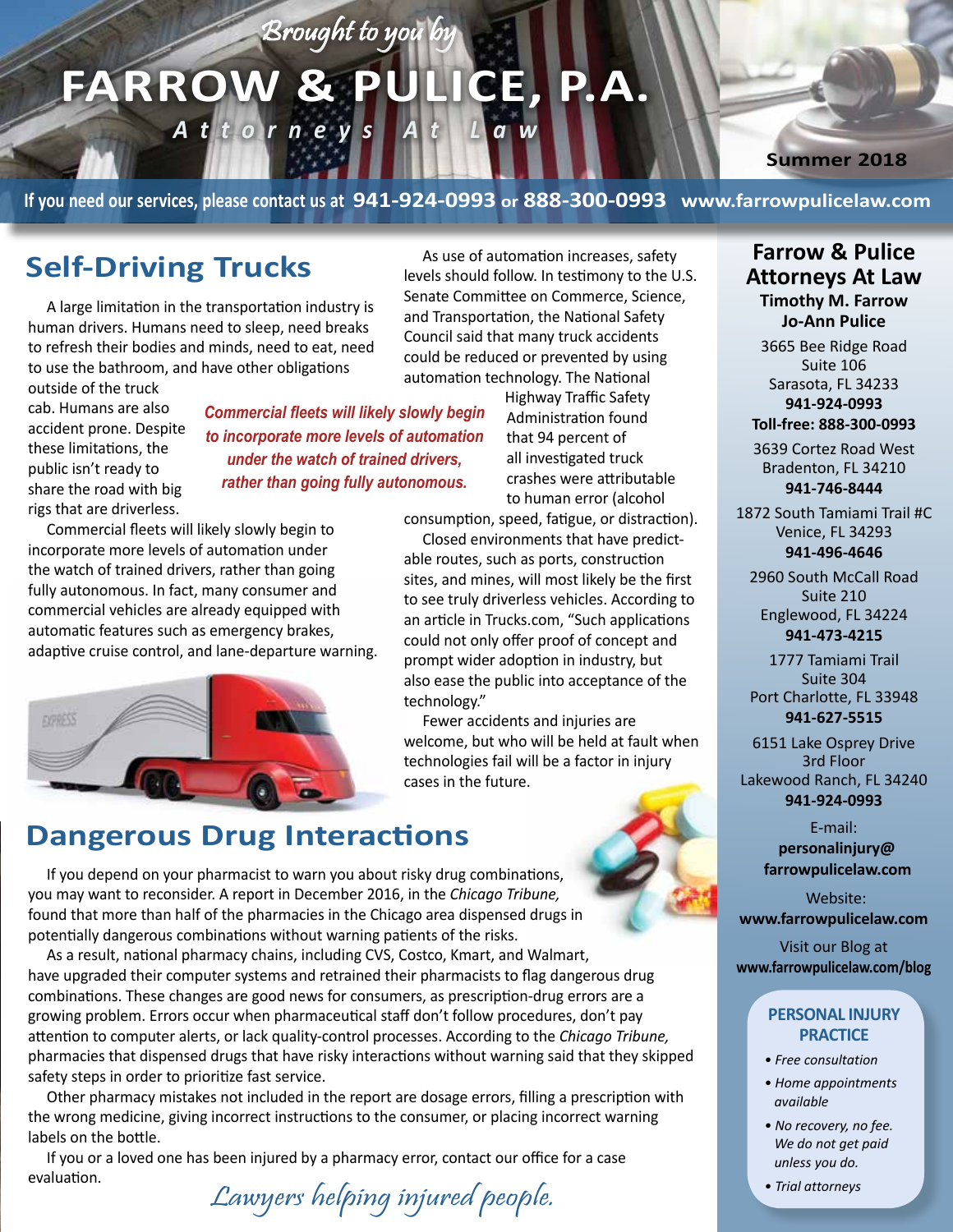## **Sometimes**  *ROUGHING IT* **is the best way to RELAX!**



For campers, all that is needed for a perfect vacation or long weekend is friends and family, a tent, and a fire. Safety, of course, should always be a priority—to both campers and campground managers.

If you are injured due to negligence while camping, you may be able to recover for damages. Property owners who invite campers to visit their land have a duty to provide safe grounds and facilities. For example, trails must be cleared of debris, and trees near trails and camping areas must be pruned.

**Here are a few tips for safe camping from the U.S. Forest Service: \*** Pack a first aid kit. Your kit should include antiseptics for cuts and scrapes, tweezers, insect repellent, bug spray, a snake-bite kit, pain relievers, and sunscreen.

**\*** Bring emergency supplies. In addition to a first aid kit, pack a map, compass, flashlight, knife, waterproof fire starter, whistle, appropriate clothing, high-energy food, and plenty of water.

**\*** Arrive early. Plan your trip so that you arrive at your actual campsite with enough daylight to check over the entire site for hazards (glass, sharp objects, branches, ant beds, poison ivy) and set up.

 **Build fires in a safe area and be sure they are always attended and fully extinguished**.

**\* Beware when encountering wildlife**. To ward off bears, keep your campsite clean, and do not leave food, garbage, coolers, cooking equipment, or utensils out in the open. Use a flashlight at night, as many animals feed at night and the light may warn them away.

**Source:** www.fs.fed.us/recreation

#### **Maternal Injury and Death**

Maternal death due to complications from childbirth has been in the news frequently. Media reports by NPR and ProPublica have found that women in the United States die during childbirth more than any other developed nation. According to the Centers for Disease Control and Prevention (CDC), 700 to 900 women die annually in childbirth or from pregnancy-related causes. The CDC says 60 percent of these deaths are preventable. Women in high-poverty areas are twice as likely to die during pregnancy or childbirth, and African-American women are three times more likely to die than white women.

One of the reasons cited in media reports for high maternal death rates is that hospital care is primarily focused on delivering a healthy baby, not on maintaining the health of the mother. Other reasons include increased maternal age, pregnancy coupled with complex medical conditions, and high prevalence of birth by C-section.

According to a Joint Commission report, which studied unanticipated events in healthcare settings that resulted in patient injury or death, cases of maternal injury and death can also be attributed to hospital staff incompetency, poor staff communication, inadequate fetal monitoring, and delayed response to emergency situations.

#### **Parasailing Safety**

It's fun to observe parasailers high above the water on the horizon, but before you sign up, you should be aware that parasailing isn't well regulated and that a study by the National Transportation Safety Board showed that lack of regulations causes serious accidents.

According to the 2014 report, "An estimated 3 to 5 million people in the United States participate in parasailing; however, no federal regulations or guidelines establish specific training or certification for parasailing operators. There is no requirement for inspection of the parasailing equipment, and no requirement to suspend operations during inclement or unsuitable weather conditions."

One thing that you can do to stay safe is choose a reputable company. Ask how experienced the crew is, how much training they provide participants regarding safety and communication, and how new the equipment is, and go online to read reviews. A parasailing company should not even suggest operating in inclement weather, and if you see evidence of worn equipment, move on to another company.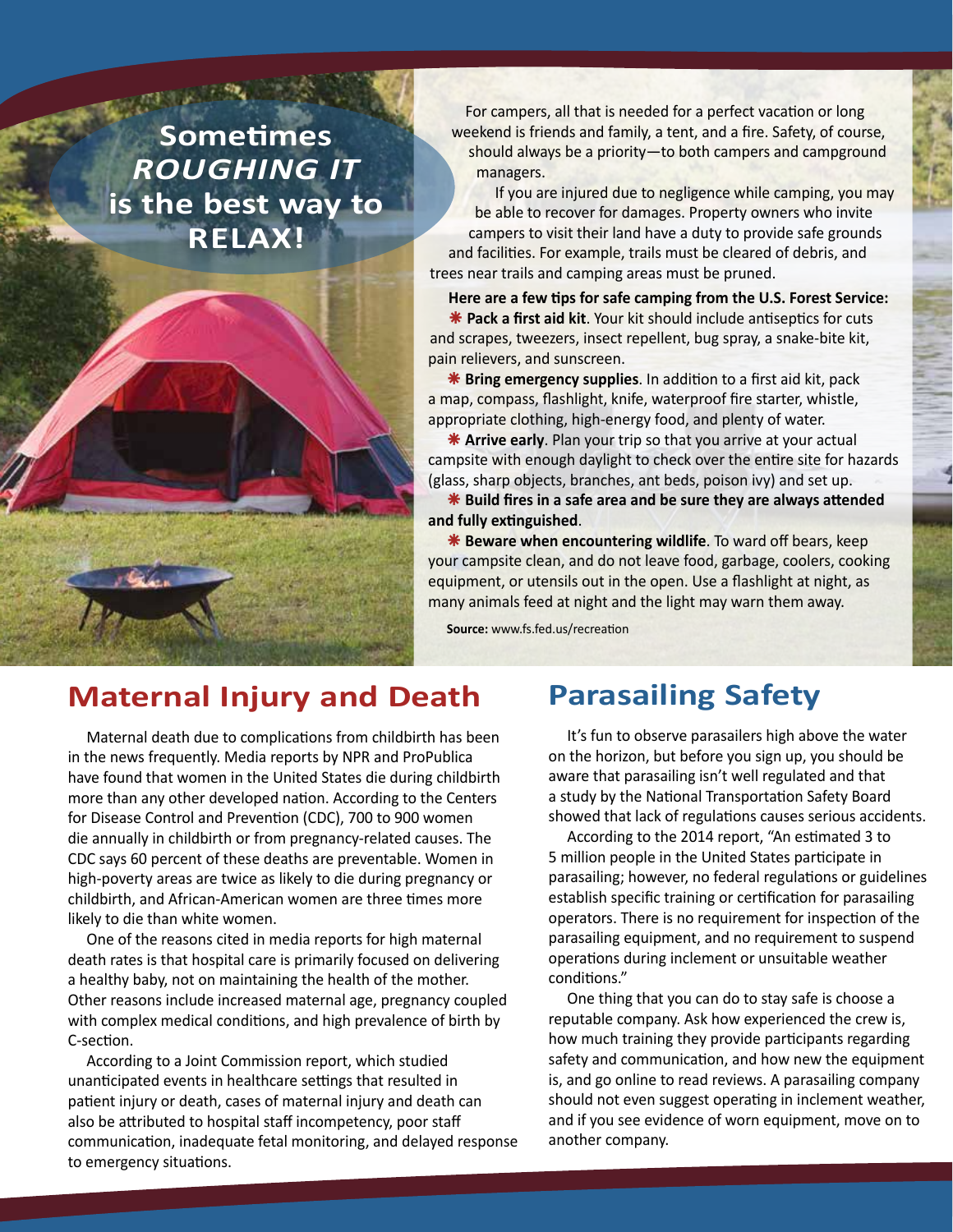### **WARNING: Warm Weather Ahead** *Weather-Related Accidents Aren't just for Winter*

Snow and ice get all the glory when it comes to dangerous driving conditions, but summer roads can also be dangerous, and delays, cancellations, and road closures won't keep drivers off the roads. Over a 10-year period (2005–2014), the National Highway Traffic Safety Administration found that 73 percent

of weather-related crashes were due to wet pavement, and 47 percent of weather-related crash fatalities were due to rain. In comparison, 30 percent of weather-related accidents were attributed to snow, sleet, or ice.



If you get caught in

heavy rain, wind, or severe fog, the safest thing may be to move your vehicle off the road. Here are some safety tips for warm-weather conditions:

**RAIN—**Heavy rains reduce visibility and can change the way a vehicle's tires connect with the road. Drivers should turn their lights on, reduce their speed, and reduce their following time by two seconds. One of the dangers of driving on wet pavement is hydroplaning, which happens when a vehicle is moving too fast and a thin layer of water comes between a vehicle's tires and the road. Steering and braking are almost impossible while hydroplaning. Remember that oil on the road can make it very slippery in wet weather, even in light rain.

**WIND—**Heavy winds are scary to drive through, especially on highways where there is more traffic, higher speed limits, and larger vehicles.

> If you get caught in heavy winds, keep both hands firmly on the wheel so the wind can't move your vehicle out of its lane. Be aware of other drivers, especially those in larger vehicles that are more susceptible to being moved by strong gusts.



**FOG—**If you find yourself driving through intense fog, turn your lights to low and go slow. If it is hard to see, resist the urge to turn your lights off, because other drivers will not be able to see you. Also, don't stop in the roadway if you are having trouble seeing; pull off the road completely, and keep your lights on so other drivers can see you.

#### **Operating on Two Patients at Once**

Sometimes it is acceptable for a professional to double-schedule clients. For example, a hair stylist might do a cut while the color on another client processes. But what if your surgeon was conducting two surgeries at once? Believe it or not, this is happening. And many think it should be illegal.

Concurrent surgery is when two surgeries are scheduled to be performed at the same time by the same surgeon. Sometimes the surgeries are scheduled to overlap slightly, affecting only the beginning or end of a procedure when the surgeon isn't as involved. However, some facilities allow surgeries to overlap to the extent that the surgeon must bounce between operating rooms. In such cases, patients are not always informed that they will be one of two patients being operated on simultaneously by the same surgeon. Currently there is no law that states that a facility must disclose this information to patients.

Those who disagree with the concept of concurrent surgeries argue that each patient deserves the undivided attention of their surgeon—and that surgeons deserve to be allowed to practice their skills in a focused environment.

Facilities that permit concurrent surgery say that the practice permits surgical specialists to leave a scheduled procedure to address emergency situations, and provides residents an opportunity to gain more experience in the operating room.